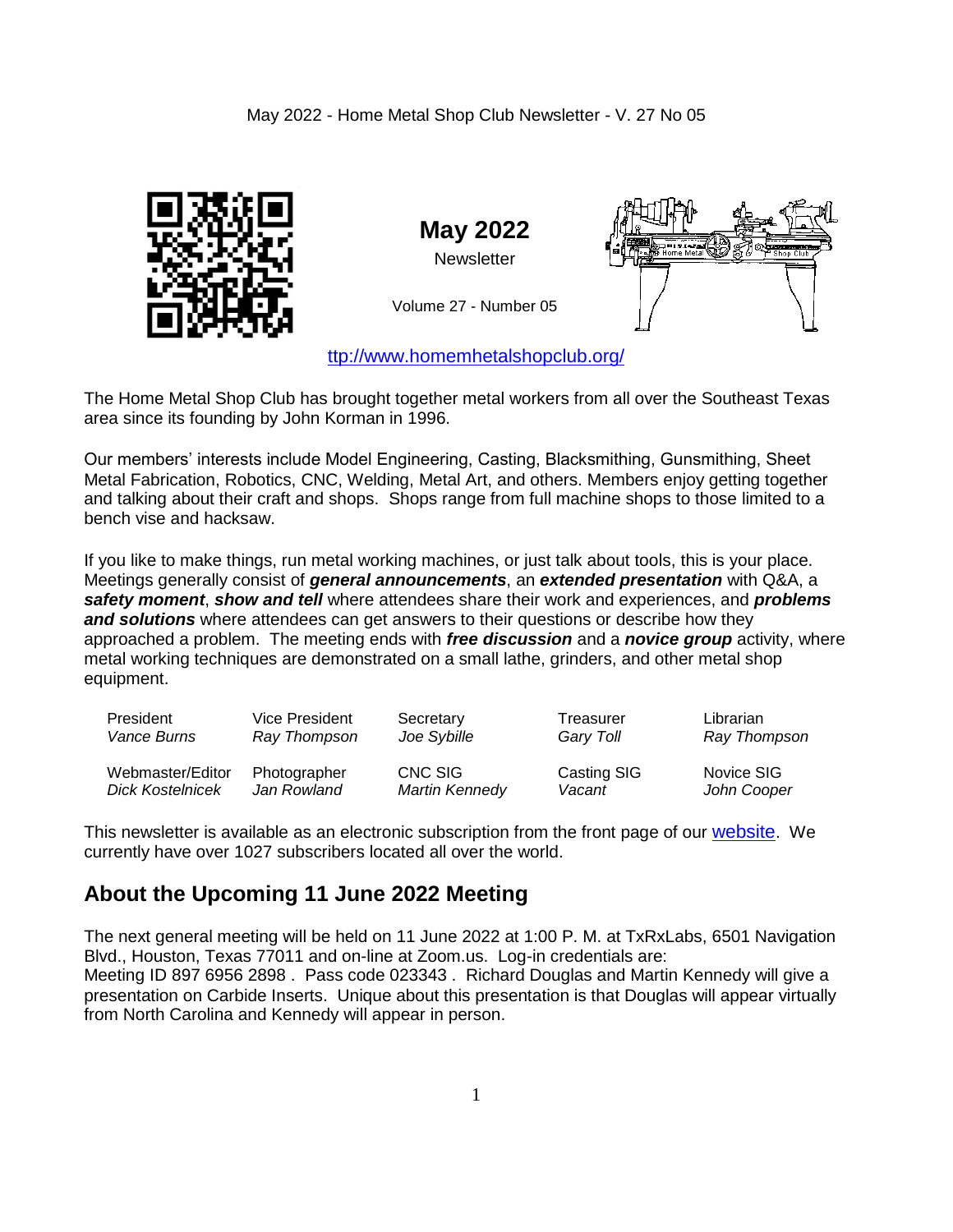### **General Announcements**

[Videos of recent meetings](http://www.homemetalshopclub.org/hints/videos/video.php) can be viewed on the HMSC website.

The HMSC has a large library of metal shop related books and videos available for members to check out at each meeting. These books can be quite costly and are not usually available at local public libraries. Access to the library is one of the many benefits of club membership. The club has funds to purchase new books for the library. If you have suggestions, contact the [Librarian](mailto:librarian@homemetalshopclub.org) *Ray Thompson*.

We need more articles for the monthly newsletter! If you would like to write an article, or would like to discuss writing an article, please contact the [Webmaster Dick Kostelnicek](mailto:webmaster@homemetalshopclub.org). Think about your last project. Was it a success, with perhaps a few 'uh ohs' along the way? If so, others would like to read about it. And, as a reward for providing an article, you'll receive a free year's membership the next renewal cycle!

Ideas for programs at our monthly meeting are always welcomed. If you have an idea for a meeting topic, or if you know someone who could make a presentation, please contact [Vice-President Ray](mailto:vpresident@homemetalshopclub.org)  [Thompson.](mailto:vpresident@homemetalshopclub.org)

Members are requested to submit to the club secretary the name, address, telephone number, and website address, if any, of any metal or other material stock supplier with whom the member has had any favorable dealings. A listing of the suppliers will appear on the homepage of the club website. Suppliers will be added from time to time as appropriate.

# **Recap of the 14 May 2022 General Meeting**

By *Joe Sybille*



Ten participants attended the virtual meeting. There were no visitors. President Vance Burns led the meeting (right photo).

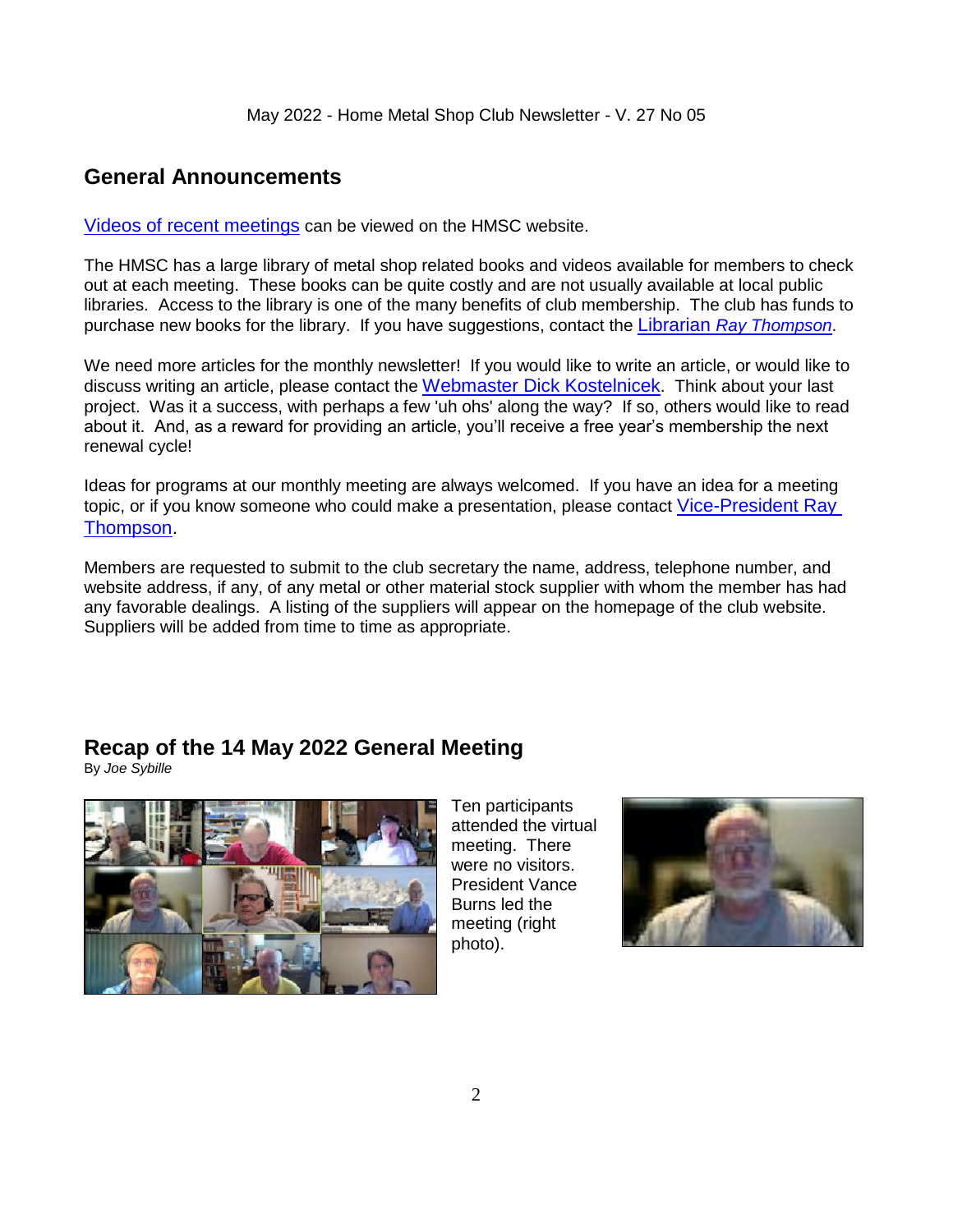#### **Presentation**

There was no presentation today.

# **Show and Tell**

Norm *Berls* showed a part he is making for his lathe cross slide. Also, he is making a brass gib. See photos at right.



*Rich Douglas* exhibited a shop apron from Blue Ridge Parkway. See photo at left.

*Steve Briggs* spoke of his



efforts to machine an e-cigarette. He wants to demonstrate how the newfangled devices work to make smoke.

# **Safety Moment**

A participant removing grout in his bath room tiles created much dust in the process. He thought the Covid type mask would offer sufficient protection from the dust. It did not, for the particles were too fine. He recommends creating a negative pressure in the space with an exhaust fan in the window.

While using a chisel to work on a tile floor, another participant accidentally cut himself when the chisel slipped.

A participant described how he uses timers on shop tools to turn off equipment when unused for lengthy periods.

The safety video depicted a motorcyclist inadvertently lassoed by a person tossing a rope across the roof of a car to secure an object. The passing motorcyclist sustained non life threatening injuries.